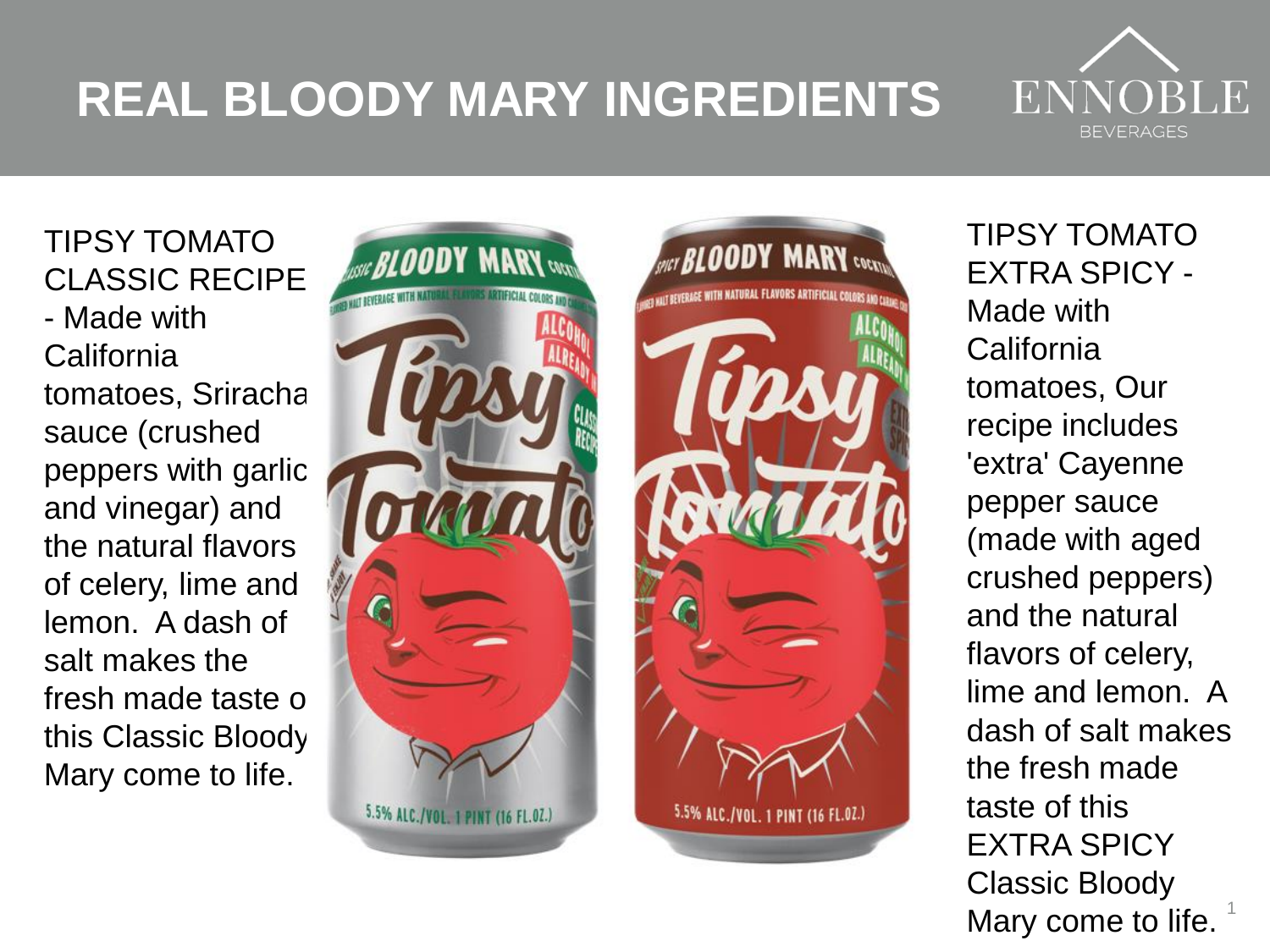## **BLOCKBUSTER FMB INNOVATION**



All natural, classic Bloody Mary ingredients; California tomatoes, celery, lime juice, seasoning salt, Worcestershire & FRANK'S RedHot sauce